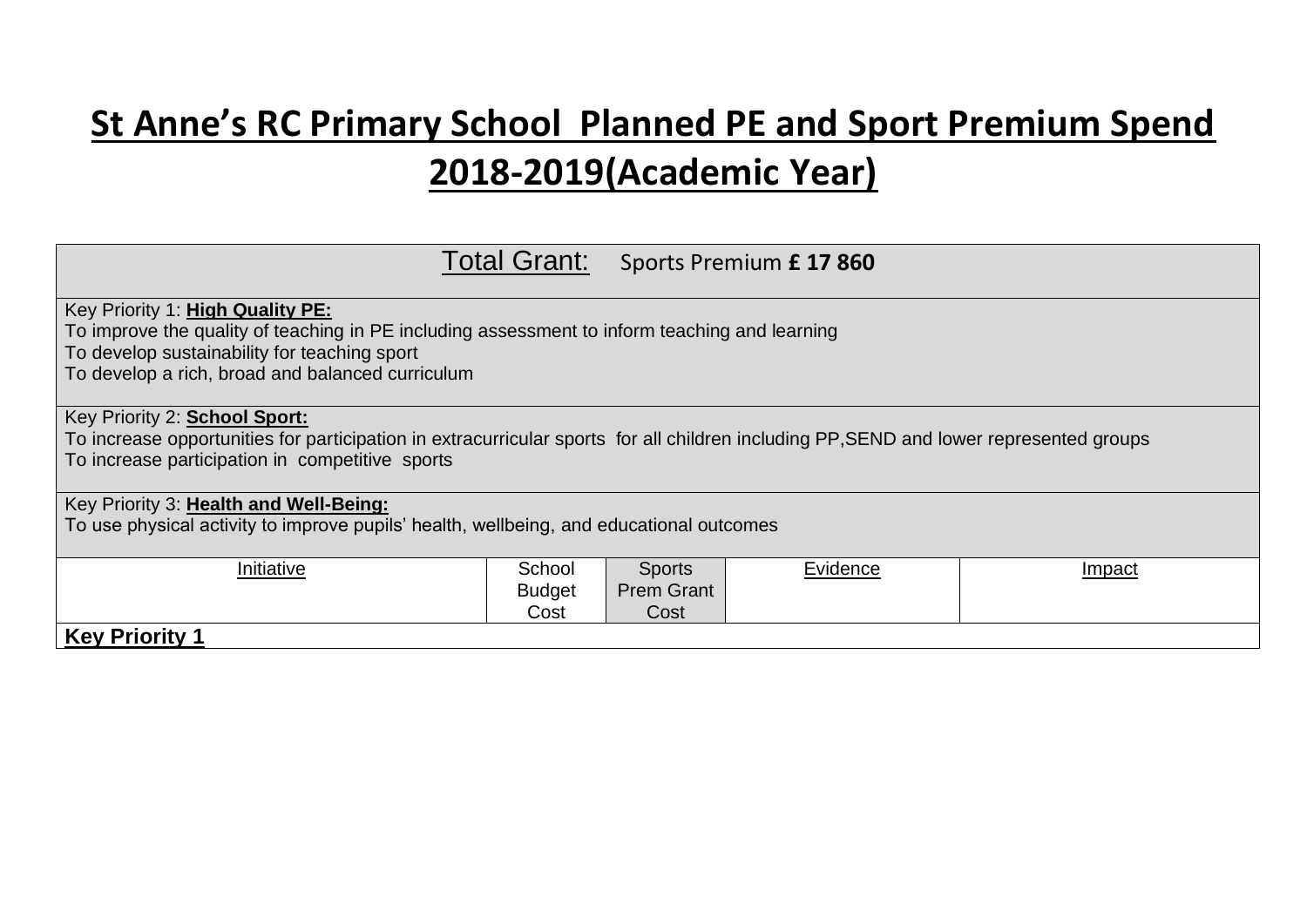| Specialist PE teacher delivering high quality PE in EYFS,<br>Key Stage 1 and Key Stage 2. (5 hours per week)<br>Specialist PE teacher to coach staff members in the delivery<br>of high quality PE in EYFS, Key Stage 1 and Key Stage 2.<br>(2 hours per week)<br>Release cover for teachers being coached<br>(5 hours per staff member across year)<br>Specialist Manchester City Coach to coach staff and deliver<br>high quality PE in KS1 and KS2 | £ 5708                                                    | £2 283<br>£ 500 | -Staff timetabled to be coached<br>every week by both<br>Manchester City Coach and<br><b>Oldham Sports Development</b><br>- Staff receive professional<br>development opportunities.<br>- Lesson observations/drop in<br>sessions identify improvements<br>in quality of PE lessons. |  |
|-------------------------------------------------------------------------------------------------------------------------------------------------------------------------------------------------------------------------------------------------------------------------------------------------------------------------------------------------------------------------------------------------------------------------------------------------------|-----------------------------------------------------------|-----------------|--------------------------------------------------------------------------------------------------------------------------------------------------------------------------------------------------------------------------------------------------------------------------------------|--|
| PE Co-ordinator to complete SERF to inform teaching and<br>learning<br>Develop PE assessment with City Coach/ sport                                                                                                                                                                                                                                                                                                                                   | P.E.                                                      | £5000           | -accurate use of assessment to<br>inform teaching and learning                                                                                                                                                                                                                       |  |
| development coach to mentor staff to accurately assess<br>children to inform teaching and learning<br>Implement Cornerstones curriculum to ensure broad and<br>balanced curriculum                                                                                                                                                                                                                                                                    | coordinator<br>management<br>time (1/2 hour<br>each week) |                 |                                                                                                                                                                                                                                                                                      |  |
| Commando Joe instructor led programme increases<br>children's physical activity<br>Audit P.E. equipment and renew as needed.                                                                                                                                                                                                                                                                                                                          | £4950<br>(Oldham<br>Opportunity<br>Funding)               |                 |                                                                                                                                                                                                                                                                                      |  |
| Repairs and maintenance to current gymnastic equipment<br>to ensure good provision for current and future use.                                                                                                                                                                                                                                                                                                                                        | £2500                                                     | £1 000          |                                                                                                                                                                                                                                                                                      |  |
|                                                                                                                                                                                                                                                                                                                                                                                                                                                       |                                                           |                 |                                                                                                                                                                                                                                                                                      |  |
|                                                                                                                                                                                                                                                                                                                                                                                                                                                       |                                                           |                 |                                                                                                                                                                                                                                                                                      |  |
|                                                                                                                                                                                                                                                                                                                                                                                                                                                       |                                                           |                 |                                                                                                                                                                                                                                                                                      |  |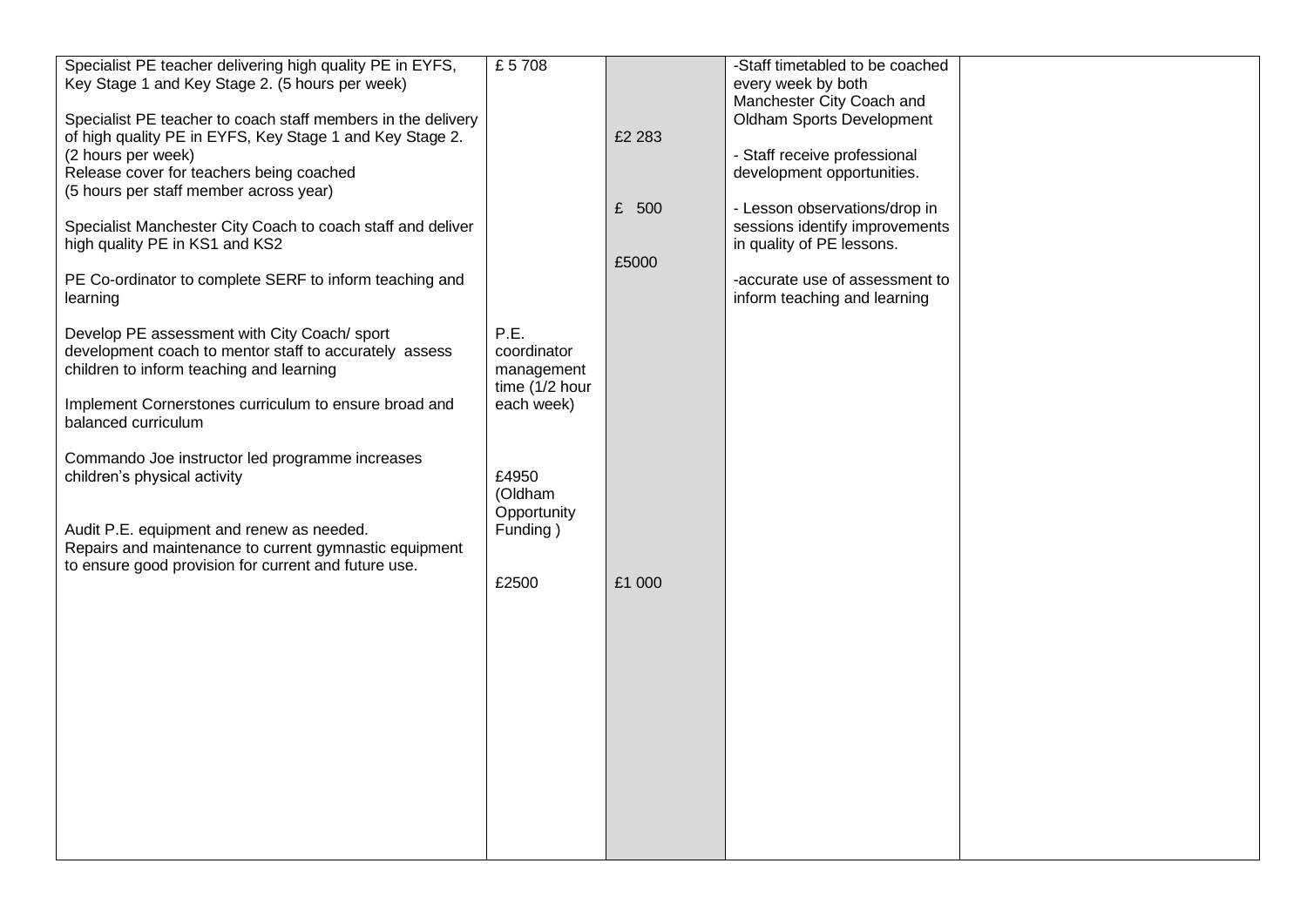| <b>Key Priority 2:</b>                                                                                                                                                                                    |       |        |                                                                                                                                                               |  |
|-----------------------------------------------------------------------------------------------------------------------------------------------------------------------------------------------------------|-------|--------|---------------------------------------------------------------------------------------------------------------------------------------------------------------|--|
| Specialist PE teacher leading after school sports clubs and<br>competitions- working with school staff to encourage further<br>staff development. (eg, football, netball, gymnastics) 4 hours<br>per week |       | £4 557 | Pupils, including those from<br>under represented groups<br>given increased opportunities<br>to participate in a wider range<br>of inter-school competitions. |  |
| SSP package (School sport cluster) providing sporting<br>tournament throughout the year for both Key Stages.<br>Also providing Gruffalo trail (literacy link) and balance bike<br>training for EYFS       |       | £ 200  | More ch engaged in<br>competitions and school<br>represented                                                                                                  |  |
| Transport to and from sporting fixtures.                                                                                                                                                                  |       | £256   | Achievement of Gold standard<br>School Sports award                                                                                                           |  |
| Swimming lessons in Year 3 plus non swimmers in Y4/5/6<br>(cost of lessons and transport                                                                                                                  | £ 250 | £2764  |                                                                                                                                                               |  |
| Manchester City Before School club aimed at low attenders<br>and pp children                                                                                                                              | £5000 | £400   | Engagement of whole school in<br>sports initiatives                                                                                                           |  |
|                                                                                                                                                                                                           |       |        | Attendance/punctuality<br>improves                                                                                                                            |  |
| Whole school Sports day.                                                                                                                                                                                  | £50   |        | Motivational speaker visits                                                                                                                                   |  |
| Speaker/motivational talk and celebrity to<br>present prizes at sports celebration<br>assembly                                                                                                            | £ 200 |        | school<br>Children participate in a full day<br>of sport.                                                                                                     |  |
|                                                                                                                                                                                                           |       |        |                                                                                                                                                               |  |
|                                                                                                                                                                                                           |       |        |                                                                                                                                                               |  |
|                                                                                                                                                                                                           |       |        |                                                                                                                                                               |  |
|                                                                                                                                                                                                           |       |        |                                                                                                                                                               |  |
|                                                                                                                                                                                                           |       |        |                                                                                                                                                               |  |
|                                                                                                                                                                                                           |       |        |                                                                                                                                                               |  |
|                                                                                                                                                                                                           |       |        |                                                                                                                                                               |  |
|                                                                                                                                                                                                           |       |        |                                                                                                                                                               |  |